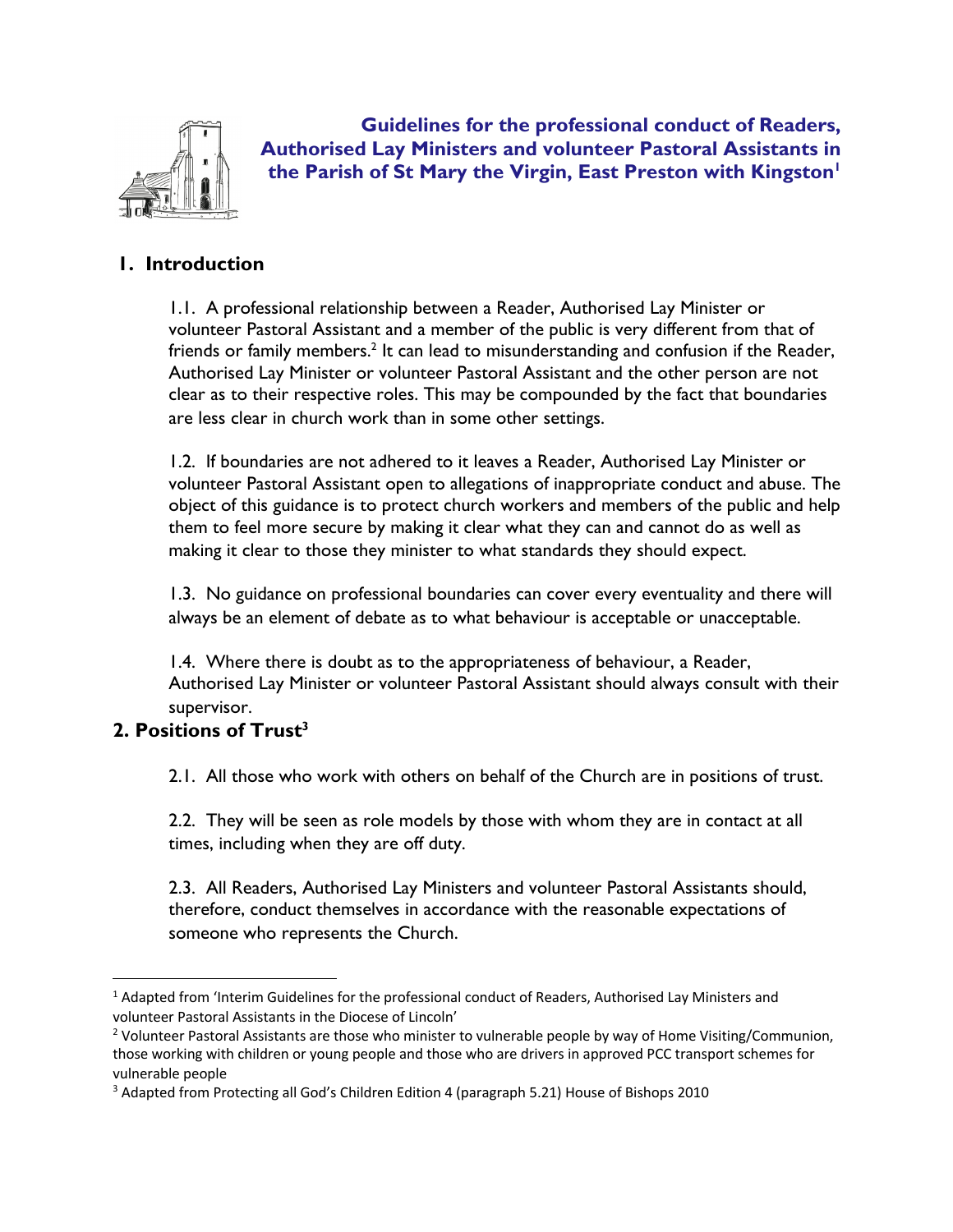2.4. They should take care to observe appropriate boundaries between their work and their personal life. For example, they should ensure that all communications they may have with or about children, young people or vulnerable adults are appropriate in their tone.

2.5. They should seek advice immediately if they come across a vulnerable 4 person who may have been harmed (including self-harm) or a colleague whose conduct appears inappropriate.

2.6. They should not deliberately/willingly expose themselves or others to material which is sexually explicit, profane, obscene, harassing, fraudulent, racially offensive, politically inflammatory, defamatory, or in violation of any British, European or international law.

# **3. Responsibilities**

Readers, Authorised Lay Ministers and volunteer Pastoral Assistants have a number of responsibilities in relation to whom they minister: -

3.1. **A Duty of Care**. All Readers, Authorised Lay Ministers and volunteer Pastoral Assistants have a duty to keep children, young people and vulnerable adults safe and to protect them from sexual, physical and emotional harm. All people have a right to be treated with respect and dignity. It follows that Readers, Authorised Lay Ministers and volunteer Pastoral Assistants are expected to take reasonable steps to ensure the safety and well-being of those they minister to. Failure to do so may be regarded as neglect.

3.2. **Professional Judgment**. Guidance cannot provide a complete checklist of what is, or is not, appropriate behaviour for adults in all circumstances. However, Readers, Authorised Lay Ministers and volunteer Pastoral Assistants should always consider whether their actions are warranted, proportionate, safe, and applied equitably.

3.3. **Confidentiality**. Readers, Authorised Lay Ministers and volunteer Pastoral Assistants may have access to confidential information about the people to whom they minister. In some circumstances they may be given highly sensitive or private information. They should never use confidential or personal information about a person, or her/his family for their own, or others' advantage (including that of partners, friends, relatives or other organisations). People are entitled to respect and privacy. Information must never be used to intimidate, humiliate, or embarrass. However, information can and must be shared in confidence, with someone who can help, if there is a safeguarding issue about a child or vulnerable adult.

<sup>4</sup> If someone requires immediate assistance from the emergency service, dial 999. Otherwise seek guidance from your supervisor/Parish Priest/Diocesan Safeguarding Adviser/Police or Local Authority (children or adults services). Do not keep concerns to yourself. Share them in confidence with someone who can help.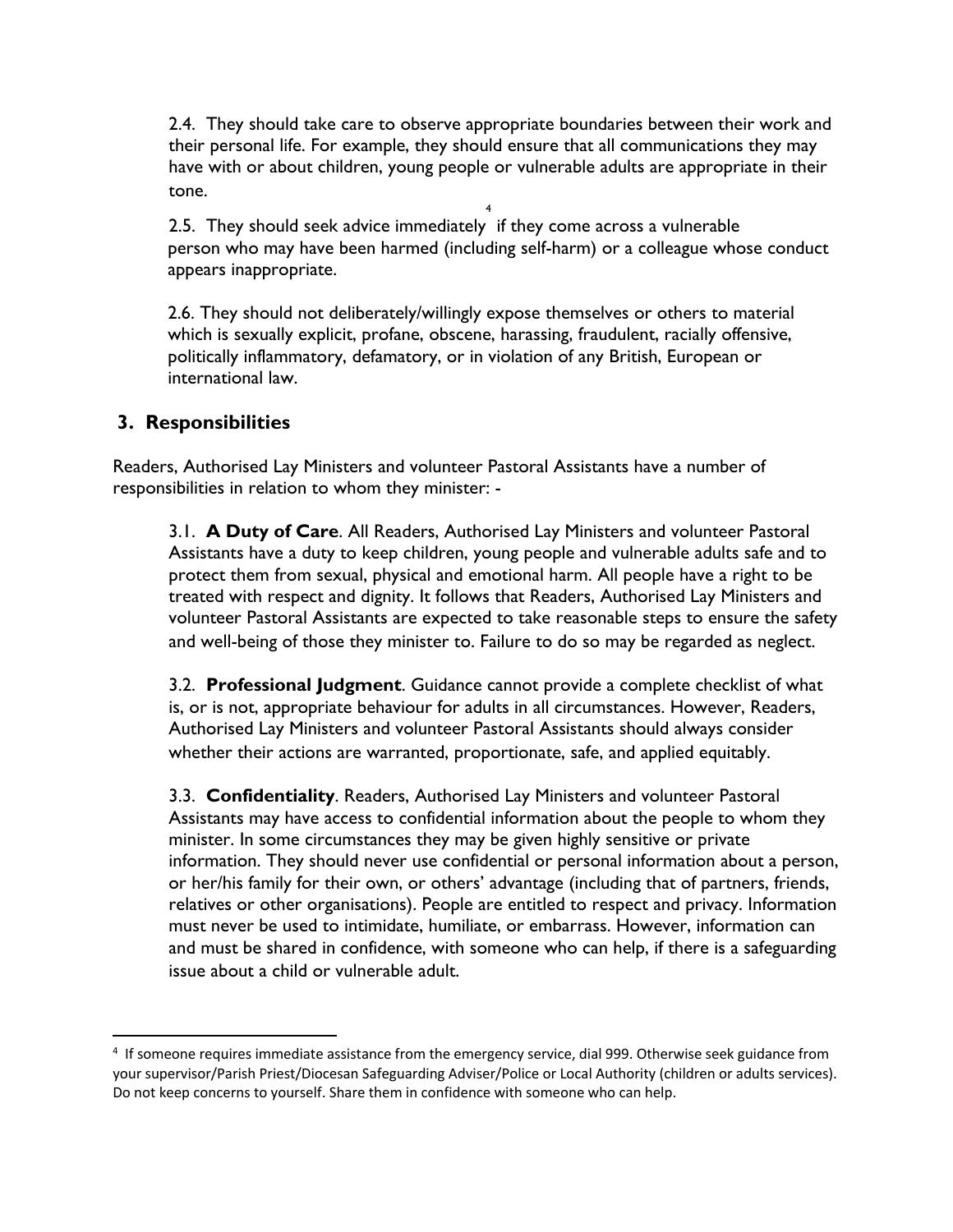# **4. Inappropriate conduct**

The following behaviours are considered to be inappropriate conduct between Readers, Authorised Lay Ministers and volunteer Pastoral Assistants and those who they minister to (children, young people and adults): -

4.1. **Having a sexual relationship**. Any sexual behaviour by an adult towards a child or young person is both inappropriate and illegal.

4.2. **Initiating** or participating in **gratuitous talk about sex**.

## 4.3. **Making physical contact with sexual intent.**

## 4.4. **Rough handling.**

## 4.5. **Swearing and other inappropriate language.**

4.6. **Using power inappropriately**. Personal power needs to be used to sustain others and harness their strengths, and not to bully, manipulate or denigrate.

4.7. **Seeking personal advantage or financial gain** by virtue of their ministerial position.

#### **5. Conduct that may cause concern**

These situations and examples are listed as a prompt to those who minister to others to ask is this appropriate, acceptable or could my behaviour be misconstrued.

#### 5.1. **Social contact** with those you minister to:

- In a restaurant or pub.
- In a person's home.
- In your own home.

While there is risk in all pastoral work, the place of the meeting, the arrangement of furniture and lighting, and dress of the Readers, Authorised Lay Ministers and volunteer Pastoral Assistants are important considerations in pastoral care. The appropriateness of visiting, being visited alone, or giving lifts in cars especially at night, needs to be assessed with care. They should recognise the importance of knowing themselves and their own emotional needs. Inappropriate social contact may be misconstrued and can damage the ministerial relationship. Sometimes support can result in dependency. Befriending those one ministers to online, electronically or by text can blur the lines between one's personal voice and professional ministry.

#### 5.2. **Expressing anger** to someone to whom you minister.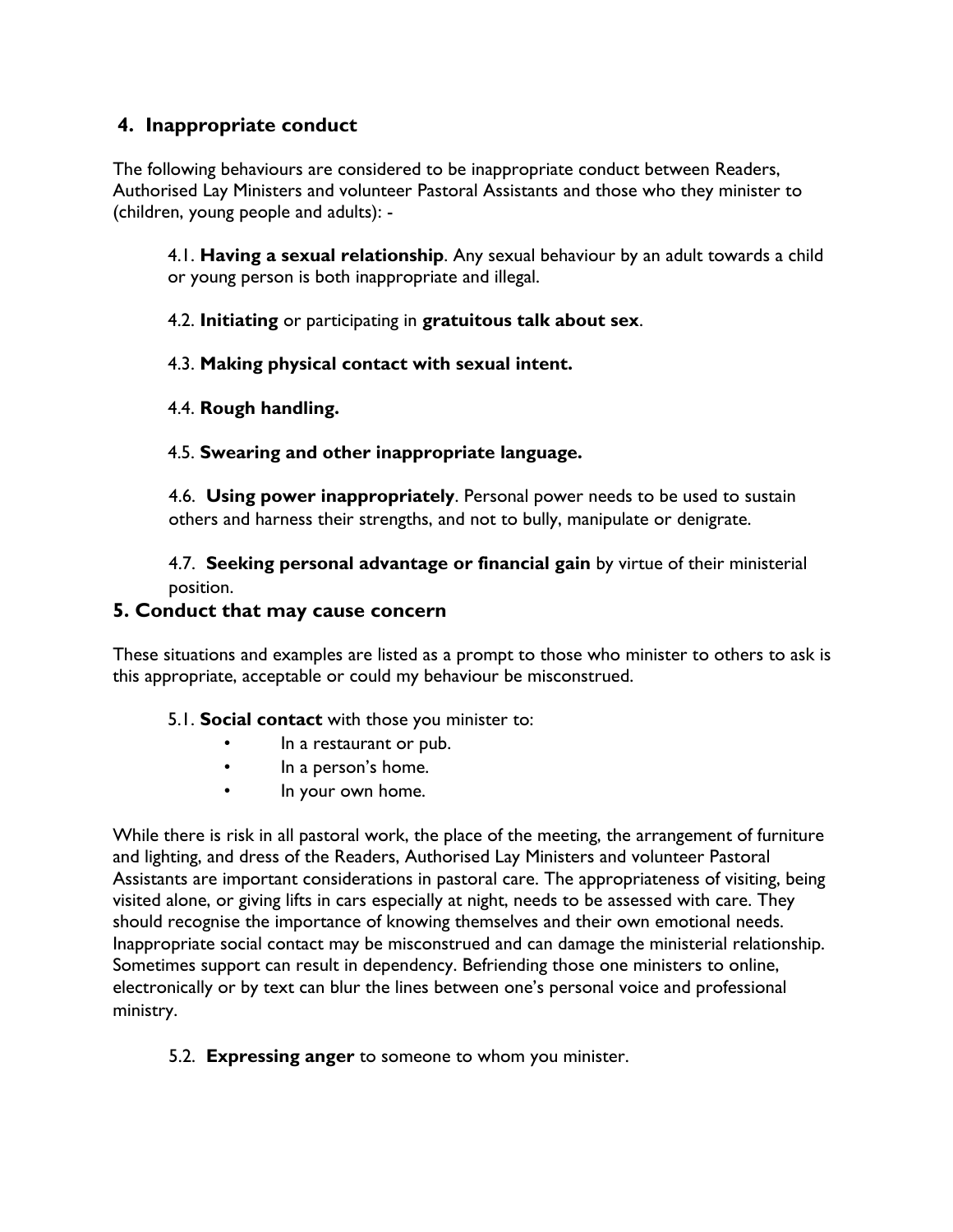5.3. **Touching, hugging and kissing**. When physical contact is made this should be in response to the other person's needs at the time and not your own. It should be of limited duration and appropriate to their age, stage of development, gender, ethnicity and background. The Readers, Authorised Lay Ministers and volunteer Pastoral Assistants should therefore, use their professional judgement at all times.

5.4. **Ministering to people in distress**. Readers, Authorised Lay Ministers and volunteer Pastoral Assistants may be involved in managing significant or regular occurrences of distress and emotional upset, for example in families where there is domestic violence, substance misuse, mental health problems or where people have gone into care etc. In these circumstances you must use professional judgement about when advice about your own practice should be sought and when outside appropriate professional help should be obtained.

## **6. Supervision**

6.1. Readers, Authorised Lay Ministers and volunteer Pastoral Assistants should ensure that they have a supervisor 5 to whom they can turn for advice and guidance.

6.2. It is recognised that not all who minister in the church have supervisors to whom they can turn for advice. It is suggested that Readers, Authorised Lay Ministers and volunteer Pastoral Assistants should ensure they are clear about who they report to and who they can turn for advice. However, in some circumstances it will be useful to seek the advice from the priest in charge or the Rural Dean.

6.3. If a serious matter arises the priest in charge must always be informed. Readers will need to consult their Area or Diocesan Warden. Authorised Lay Ministers will need to consult the Diocesan Lay Ministry Officer.

# **7. What to Do if You Have Concerns – taking action**

7.1. Sometimes a Reader, Authorised Lay Minister or volunteer Pastoral Assistant may come across a situation that causes concern. The notes that follow give some guidance. They cannot cover all eventualities

7.2. If a child or vulnerable adult is injured/needs treatment or a crime has been committed - dial 999

<sup>5</sup> If a serious matter arises the priest in charge or Rural Dean must always be informed. Readers will need to consult their Area or Diocesan Warden. Authorised Lay Ministers will need to consult the Diocesan Lay Ministry Officer.